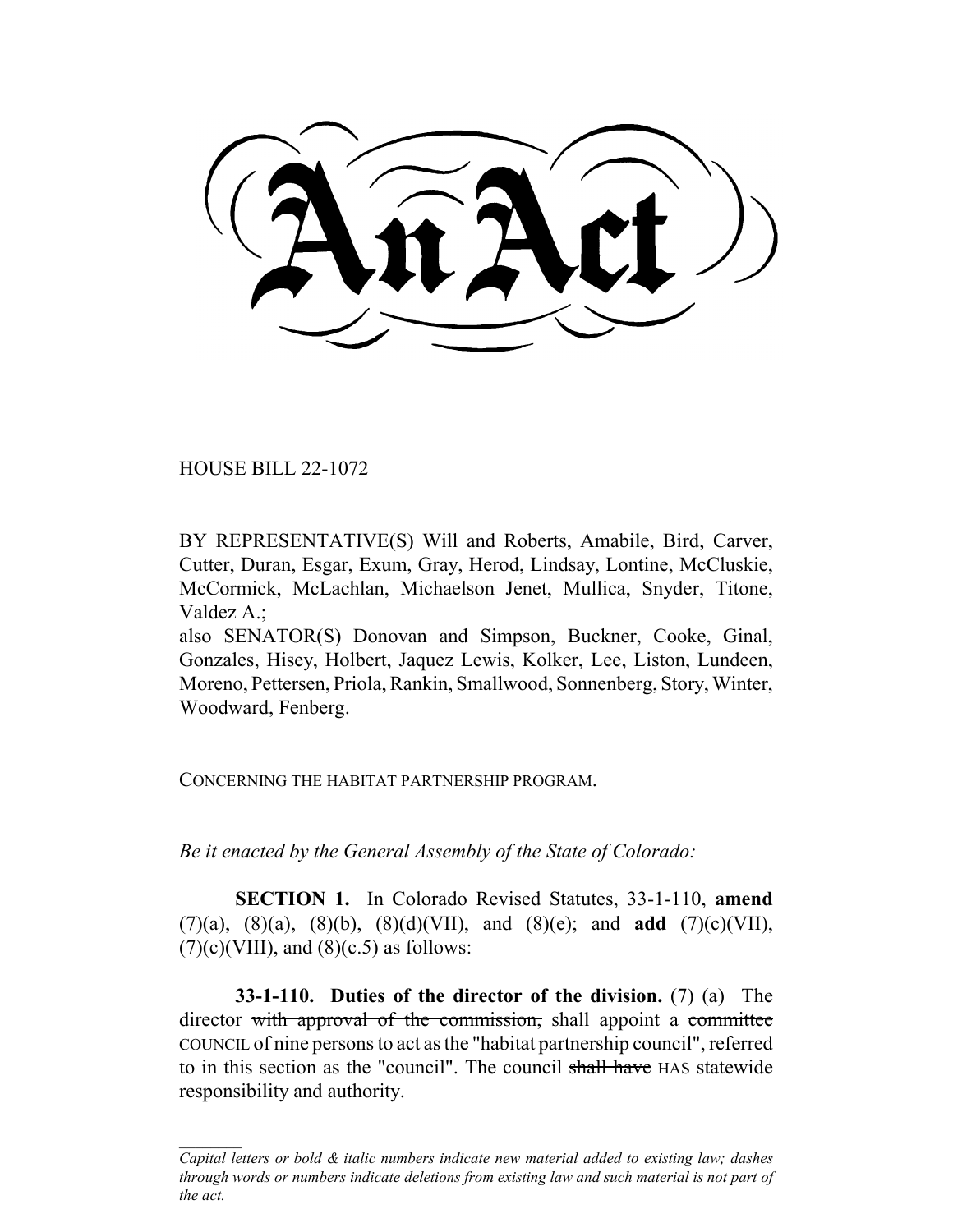(c) The duties of the council are:

(VII) TO ALLOCATE AN ANNUAL BUDGET TO EACH LOCAL HABITAT PARTNERSHIP COMMITTEE AND SUBMIT EACH COMMITTEE'S BUDGET FOR THE DIRECTOR'S FINAL APPROVAL; AND

(VIII) TO EXPEND MONEY AS NECESSARY IN AREAS THAT ARE NOT COVERED BY A LOCAL HABITAT PARTNERSHIP COMMITTEE FORMED PURSUANT TO SUBSECTION (8)(b) OF THIS SECTION TO REDUCE WILDLIFE AND LAND MANAGEMENT CONFLICTS AS THE CONFLICTS RELATE TO BIG GAME UNGULATE SPECIES FORAGE AND FENCE ISSUES, ASSIST WITH PRIVATE LAND CONSERVATION EFFORTS, ENHANCE WILDLIFE MIGRATION CORRIDORS, AND IMPLEMENT OTHER MANAGEMENT OBJECTIVES.

(8) (a) The habitat partnership program is hereby created to assist the division of parks and wildlife IN ITS DUTIES AS DEEMED APPROPRIATE BY THE DIRECTOR:

(I) By working with private land managers, public land management agencies, sports persons, and other interested parties to reduce wildlife conflicts, particularly those associated with forage and fence issues and to assist RELATED TO BIG GAME UNGULATE SPECIES;

(II) BY ASSISTING the division  $of$  parks and wildlife in meeting game management objectives; through duties as deemed appropriate by the director.

(III) BY ASSISTING WITH PRIVATE LAND CONSERVATION EFFORTS; AND

(IV) IN ENHANCING WILDLIFE MIGRATION CORRIDORS.

(b) The director, with the approval of the commission, shall have the authority to MAY appoint a "habitat partnership committee", referred to in this section SUBSECTION  $(8)$  as a "committee", in any area of the state where conflicts between wildlife and private land owners and managers engaged in the management of public and private land exist, AS THE CONFLICTS RELATE TO BIG GAME UNGULATE SPECIES FORAGE AND FENCE ISSUES.

PAGE 2-HOUSE BILL 22-1072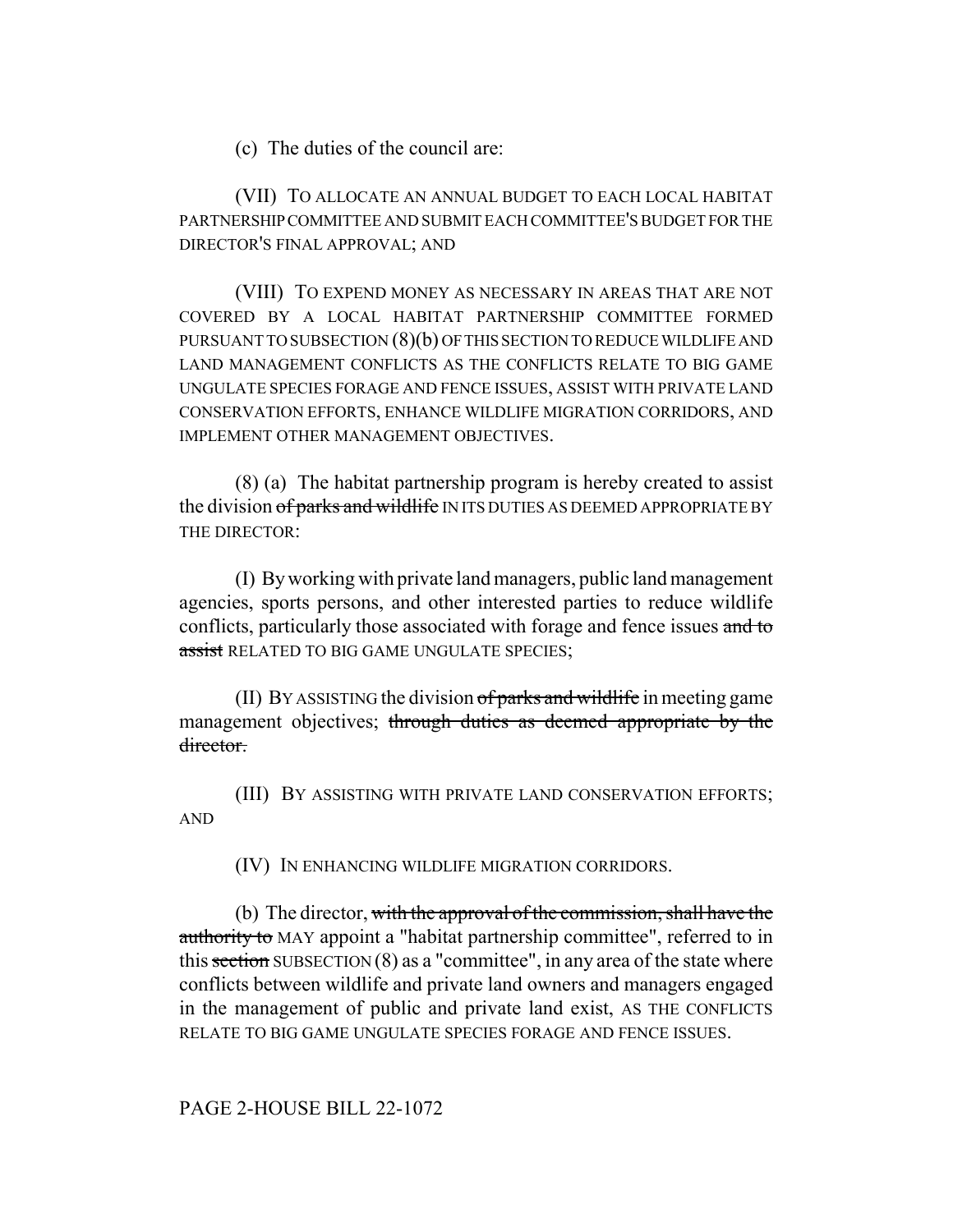(c.5) COMMENCING ON THE EFFECTIVE DATE OF THIS SUBSECTION (8)(c.5), COMMITTEE MEMBERS SERVE FOR SET TERMS AS DETERMINED BY THE DIRECTOR. IN SETTING COMMITTEE MEMBERS' TERMS, THE DIRECTOR MUST PROVIDE FOR THE STAGGERING OF COMMITTEE MEMBERS' TERMS AND MAY ALLOW COMMITTEE MEMBERS TO SERVE AN UNLIMITED NUMBER OF TERMS.

(d) The duties of a committee are the following:

(VII) To reduce wildlife and land management conflicts as the conflicts relate to big game UNGULATE SPECIES forage and fence issues, ASSIST WITH PRIVATE LAND CONSERVATION EFFORTS, ENHANCE WILDLIFE MIGRATION CORRIDORS, and ACHIEVE other management objectives.

(e) (I) The A committee shall be authorized to MAY procure from land owners, land managers, or other providers materials or services AS ARE necessary for carrying out activities identified in the distribution management plans pursuant to subparagraph (IV) of paragraph (d) of this subsection  $(8)$  SUBSECTION  $(8)(d)(IV)$  OF THIS SECTION; except that all such procurements A COMMITTEE shall be certified as CERTIFY THAT A PROCUREMENT IS within the scope of the activities and funding levels authorized in such A distribution management plans PLAN before any such procurement may be authorized PROCURING THE MATERIALS OR SERVICES.

(II) FOR PURPOSES OF PURCHASING, ACCOUNTING, AND ALL PROCUREMENT-RELATED ISSUES, THE COUNCIL AND EACH COMMITTEE IS A SEPARATE, DISTINCT, AND INDEPENDENT ORGANIZATIONAL UNIT.

**SECTION 2.** In Colorado Revised Statutes, 33-1-112, **amend**  $(8)(e)(III)$ ; and **repeal**  $(8)(e)(IV)$  as follows:

**33-1-112. Funds - cost accounting - definition - repeal.**  $(8)$  (e) (III) Any THE balance OF UNEXPENDED AND UNENCUMBERED MONEY in the habitat partnership cash fund at the end of the EACH STATE fiscal year shall MUST not exceed the total amount of the wildlife cash fund transfer from the beginning of that STATE fiscal year. Any excess moneys shall revert AMOUNT OF UNEXPENDED AND UNENCUMBERED MONEY IN THE HABITAT PARTNERSHIP CASH FUND AT THE END OF A STATE FISCAL YEAR THAT EXCEEDS THE AMOUNT TRANSFERRED TO THE FUND AT THE BEGINNING OF THAT STATE FISCAL YEAR REVERTS to the wildlife cash fund.

PAGE 3-HOUSE BILL 22-1072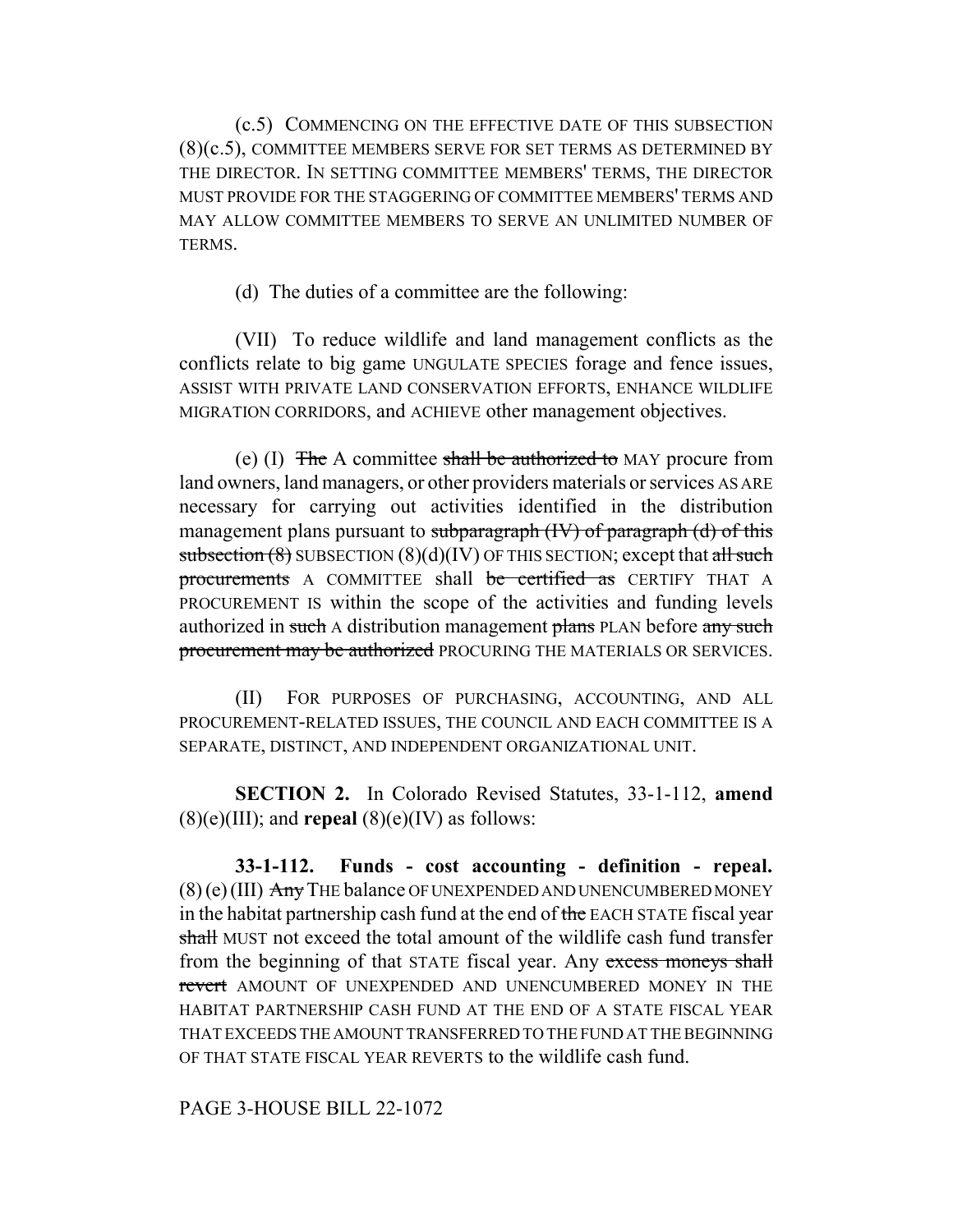(IV) This paragraph (e) is repealed, effective July 1, 2023.

**SECTION 3.** In Colorado Revised Statutes, 24-101-105, **amend** (1)(a) introductory portion, (1)(a)(XIV), and (1)(a)(XV); and **add**  $(1)(a)(XVI)$  as follows:

**24-101-105. Application of this code.** (1)(a) This code shall apply APPLIES to all publicly funded contracts entered into by all governmental bodies of the executive branch of this state; except that this code shall DOES not apply to:

(XIV) Annuities; and

(XV) Real property or interest in real property; OR

(XVI) THE HABITAT PARTNERSHIP PROGRAM CREATED IN SECTION 33-1-110 (8)(a).

**SECTION 4. Act subject to petition - effective date.** This act takes effect at 12:01 a.m. on the day following the expiration of the ninety-day period after final adjournment of the general assembly; except that, if a referendum petition is filed pursuant to section 1 (3) of article V of the state constitution against this act or an item, section, or part of this act within such period, then the act, item, section, or part will not take effect unless approved by the people at the general election to be held in